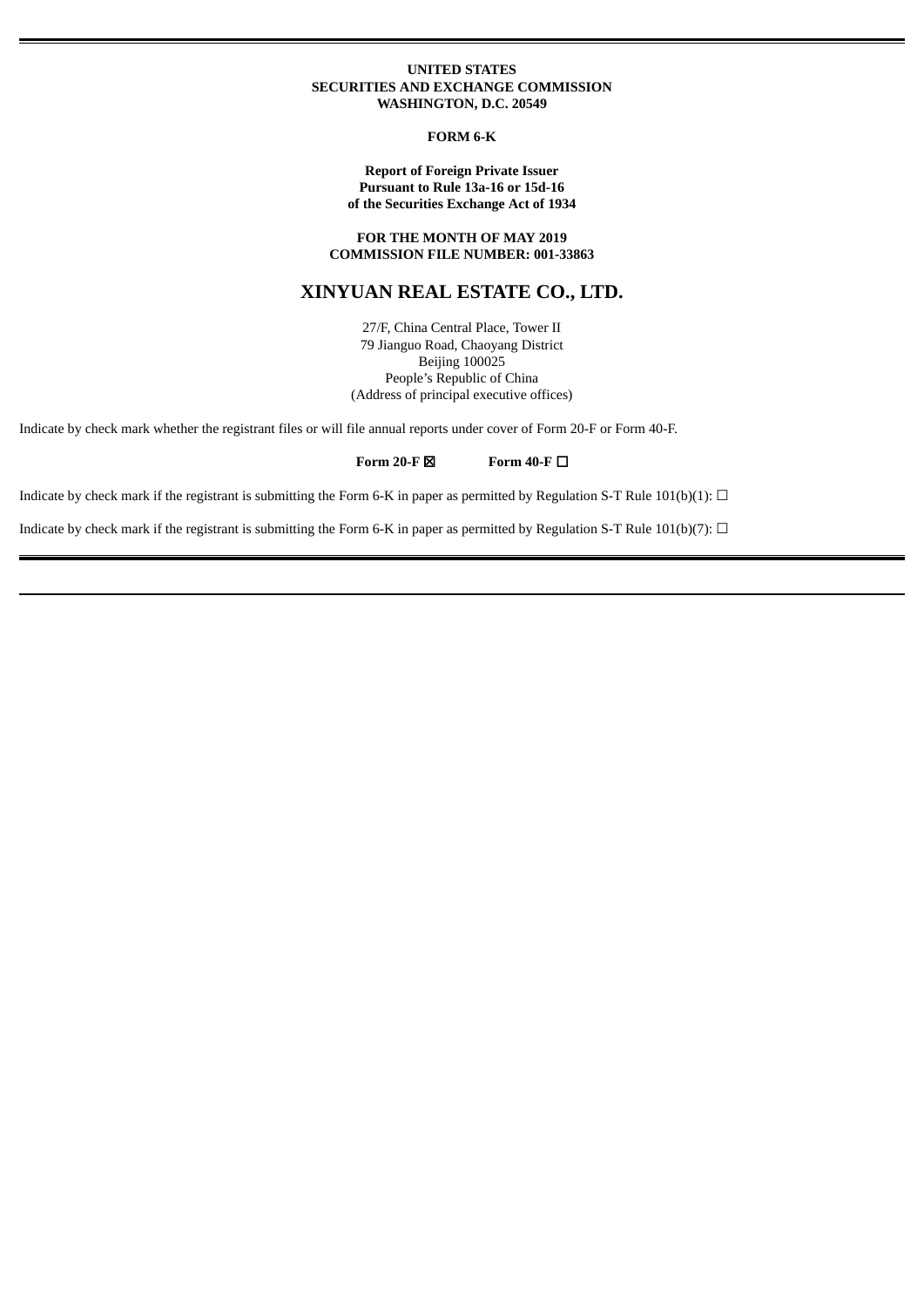# **TABLE OF CONTENTS**

| Exhibits     |                                                                                                                    |
|--------------|--------------------------------------------------------------------------------------------------------------------|
| Exhibit 99.1 | Press release of Xinyuan Real Estate Co., Ltd., dated May 23, 2019, regarding first quarter 2019 financial results |
| Exhibit 99.2 | Press release of Xinyuan Real Estate Co., Ltd., dated May 23, 2019, regarding dividend declaration                 |
| Signature    |                                                                                                                    |

Signa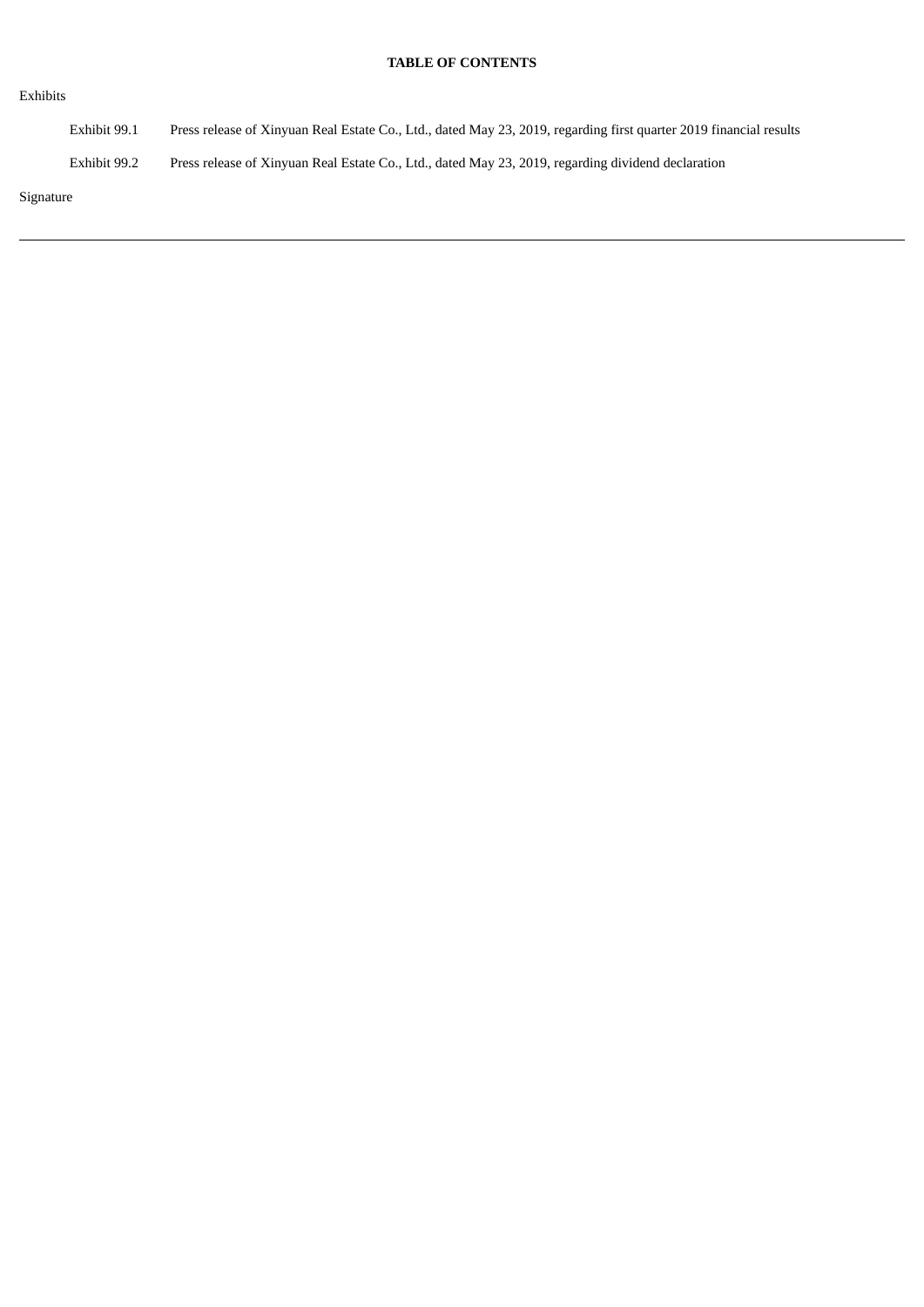# **SIGNATURE**

Pursuant to the requirements of the Securities Exchange Act of 1934, the registrant has duly caused this report to be signed on its behalf by the undersigned, thereunto duly authorized.

# XINYUAN REAL ESTATE CO., LTD.

By: /s/ Xuefeng Li Name: Xuefeng Li<br>Title: Interim Chi Interim Chief Financial Officer

Date: May 23, 2019

*[Signature Page to Form 6-K]*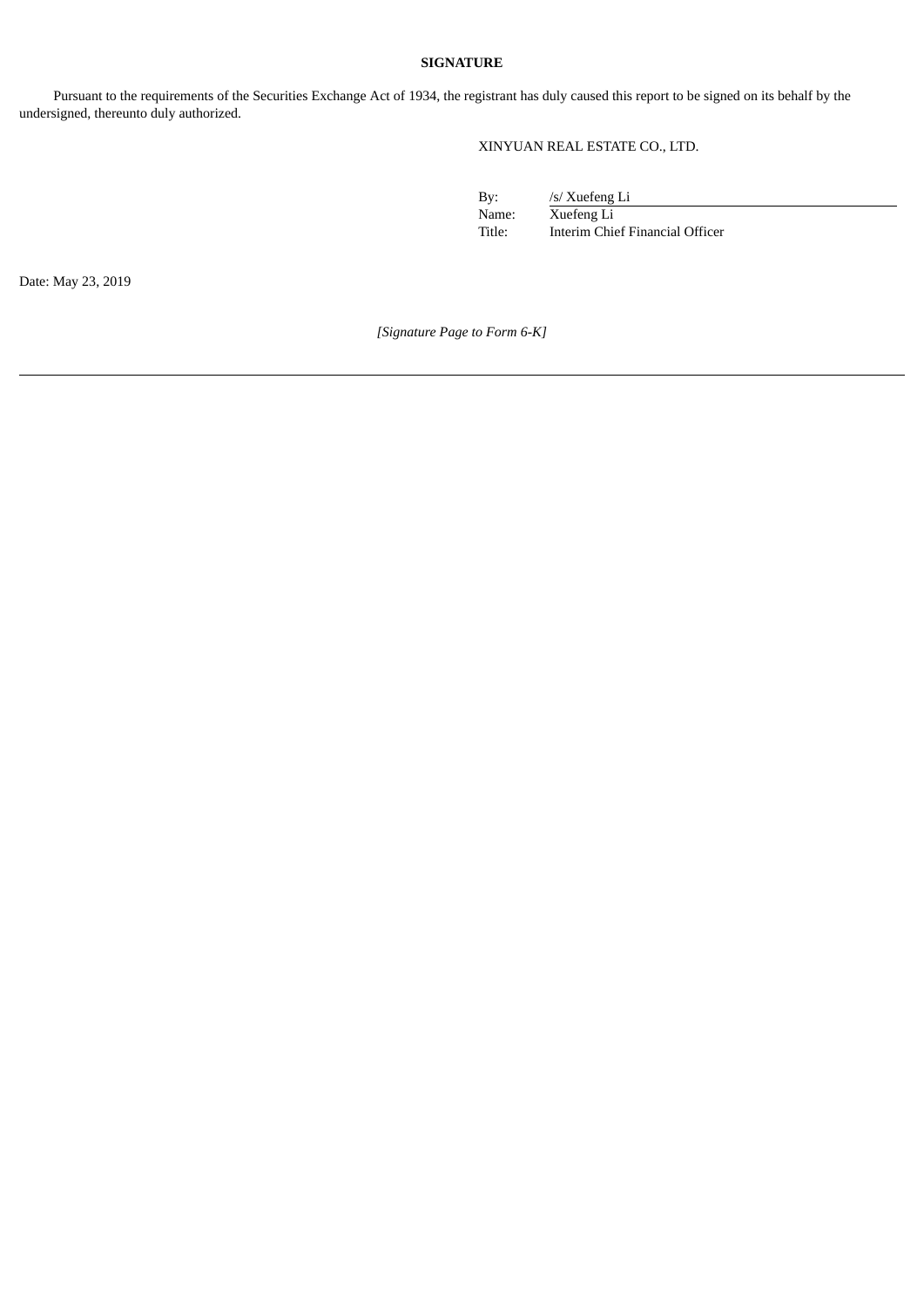### **Xinyuan Real Estate Co., Ltd. Announces First Quarter 2019 Financial Results**

**BEIJING, China, May 23, 2019** - Xinyuan Real Estate Co., Ltd. ("Xinyuan" or the "Company") (NYSE: XIN), an NYSE-listed real estate developer and property manager operating primarily in China and in other countries, today announced its unaudited financial results for the first quarter ended March 31, 2019.

#### **First Quarter 2019 Highlights**

- · Contract sales increased 26.0% to US\$479.7 million from US\$380.7 million in the first quarter of 2018 and decreased 33.7% from US\$724.0 million in the fourth quarter of 2018.
- · Total revenue increased 169.3% to US\$468.9 million from US\$174.1 million in the first quarter of 2018 and decreased 57.1% from US\$1,092.2 million in the fourth quarter of 2018.
- · Gross profit increased 238.5% to US\$131.0 million, or 28.0% of total revenue, from US\$38.7 million, or 22.2% of total revenue, in the first quarter of 2018 and decreased 58.8% from US\$318.2 million, or 29.1% of total revenue, in the fourth quarter of 2018.
- · Selling, General and Administrative ("SG&A") expenses as a percentage of total revenue decreased to 12.0% from 22.8% in the first quarter of 2018 and increased from 9.7% in the fourth quarter of 2018.
- Net income was US\$18.2 million compared to net loss of US\$12.7 million in the first quarter of 2018 and net income of US\$104.1 million in the fourth quarter of 2018.
- · Diluted net earnings per American Depositary Share ("ADS") attributable to shareholders were US\$0.33 compared to diluted net loss of US\$0.16 per ADS in the first quarter of 2018 and diluted net earnings of US\$1.13 per ADS in the fourth quarter of 2018.

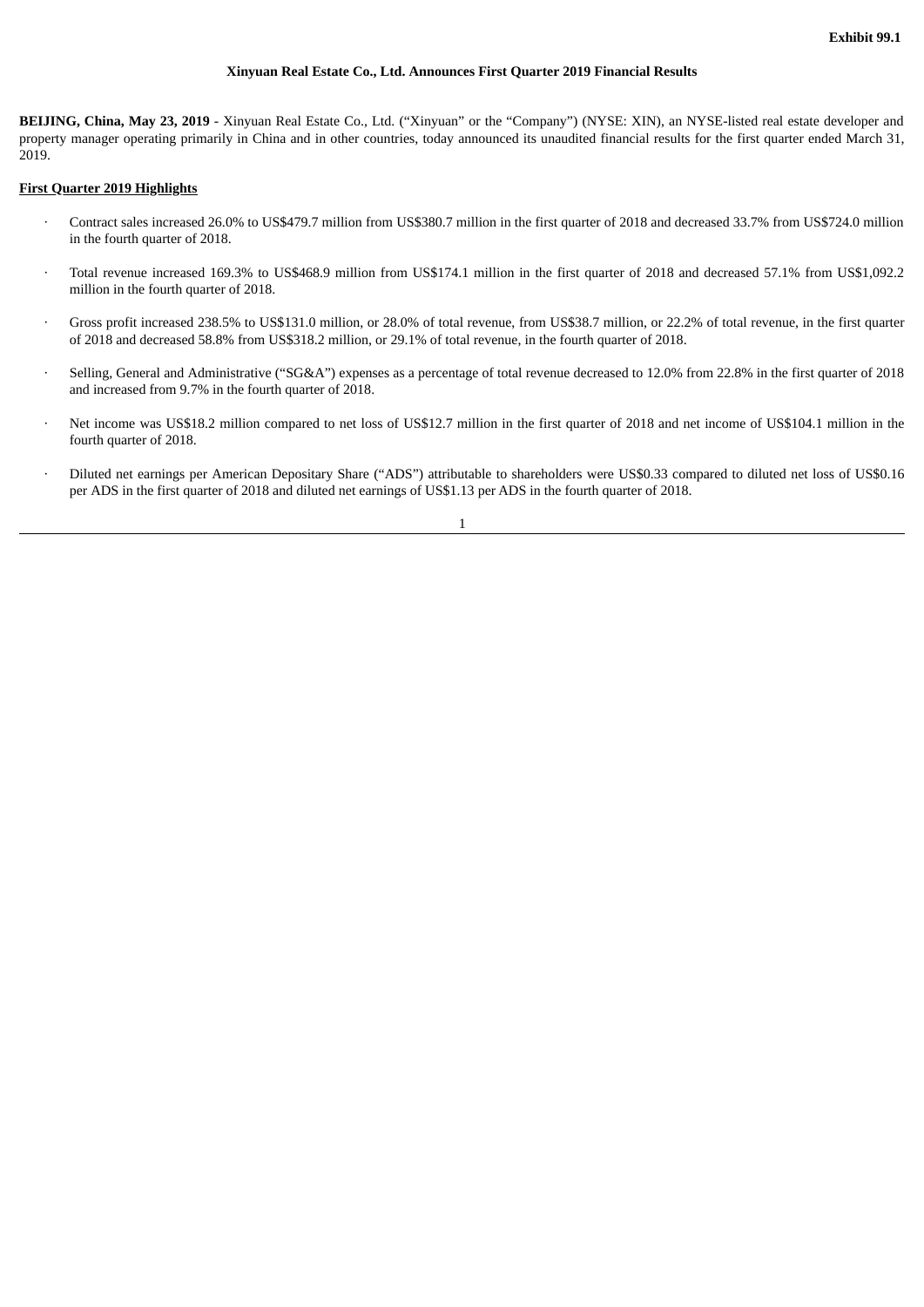Mr. Yong Zhang, Xinyuan's Chairman, stated, "We are pleased that Xinyuan has maintained strong growth despite the downward pressure on sales across the industry. Our contract sales in the first quarter of 2019 increased 26.0% from the first quarter of last year. In addition, we commenced pre-sales on one new project in China."

"The macro economic environment and restrictive government policies still pose certain challenges for our industry. However, Xinyuan's operating strategy and strong execution capabilities continue to drive our steady growth. We will remain focused on selecting quality tier-one and tier-two city projects and will supplement our core business with value-added services in a thoughtful way to solidify our leading market position. We maintain our commitment to controlling our financial leverage and maximizing Xinyuan's financial health. We are optimistic in the outlook for our industry and long-term growth. We are also pleased to offer another quarterly dividend payment to our shareholders," concluded Mr. Zhang.

#### **First Quarter 2019 Financial Results**

#### **Contract Sales**

Contract sales in China totaled US\$478.9 million in the first quarter compared to US\$375.5 million in the first quarter of 2018 and US\$724.0 million in the fourth quarter of 2018.

The Company's GFA sales in China were 211,400 square meters in the first quarter of 2019 compared to 149,800 square meters in the first quarter of 2018 and 355,000 square meters in the fourth quarter of 2018.

The average selling price ("ASP") per square meter sold in China was RMB15,269 (US\$2,264) in the first quarter of 2019 compared to RMB15,932 (US\$2,506) in the first quarter of 2018 and RMB13,483 (US\$2,039) in the fourth quarter of 2018.

The Company commenced pre-sales of one new project in the first quarter of 2019, Zhengzhou International New City IV B10, which contributed 3.7% and 3.4% of total GFA sales and total contract sales, respectively.

### **Breakdown of GFA Sales and ASPs by Project in China**

|                                 | Q1 2018       |            | Q4 2018       |            | Q1 2019       |                          |
|---------------------------------|---------------|------------|---------------|------------|---------------|--------------------------|
| Project                         | <b>GFA</b>    | <b>ASP</b> | <b>GFA</b>    | <b>ASP</b> | <b>GFA</b>    | <b>ASP</b>               |
|                                 | $(m^2, 000s)$ | (RMB)      | $(m^2, 000s)$ | (RMB)      | $(m^2, 000s)$ | (RMB)                    |
| Xingyang Splendid II            |               |            | 0.7           | 10,354     | 10.2          | 7,478                    |
| Jinan Royal Palace              | 22.4          | 12,626     | 1.4           | 9,548      | 1.6           | 15,661                   |
| Xuzhou Colorful City            | 3.6           | 10,265     | 1.9           | 29,363     |               |                          |
| Chengdu Thriving Family         | 4.5           | 17,183     |               |            | (0.1)         | 7,729                    |
| Changsha Xinyuan Splendid       | 2.6           | 15,130     | 3.7           | 12,796     |               | $\overline{\phantom{a}}$ |
| Sanya Yazhou Bay No.1           | 30.9          | 23,197     | 0.2           | 4,995      | 0.4           | 25,615                   |
| Xi'an Metropolitan              | 1.5           | 9,594      | 1.7           | 10,592     | 0.6           | 11,253                   |
| Zhengzhou Xindo Park            | 0.1           | 10,000     | 0.1           | 8,651      |               |                          |
| Jinan Xin Central               | 12.2          | 10,527     | 3.6           | 16,789     | 0.1           | 13,170                   |
| Henan Xin Central I             | 0.3           | 18,486     |               |            | 0.1           | 14,887                   |
| Zhengzhou Fancy City I          | 0.2           | 19,949     | 0.2           | 16,081     | (1.4)         | 15,073                   |
| Zhengzhou Fancy City II (South) | 1.2           | 13,031     |               |            | (0.1)         | 12,660                   |

2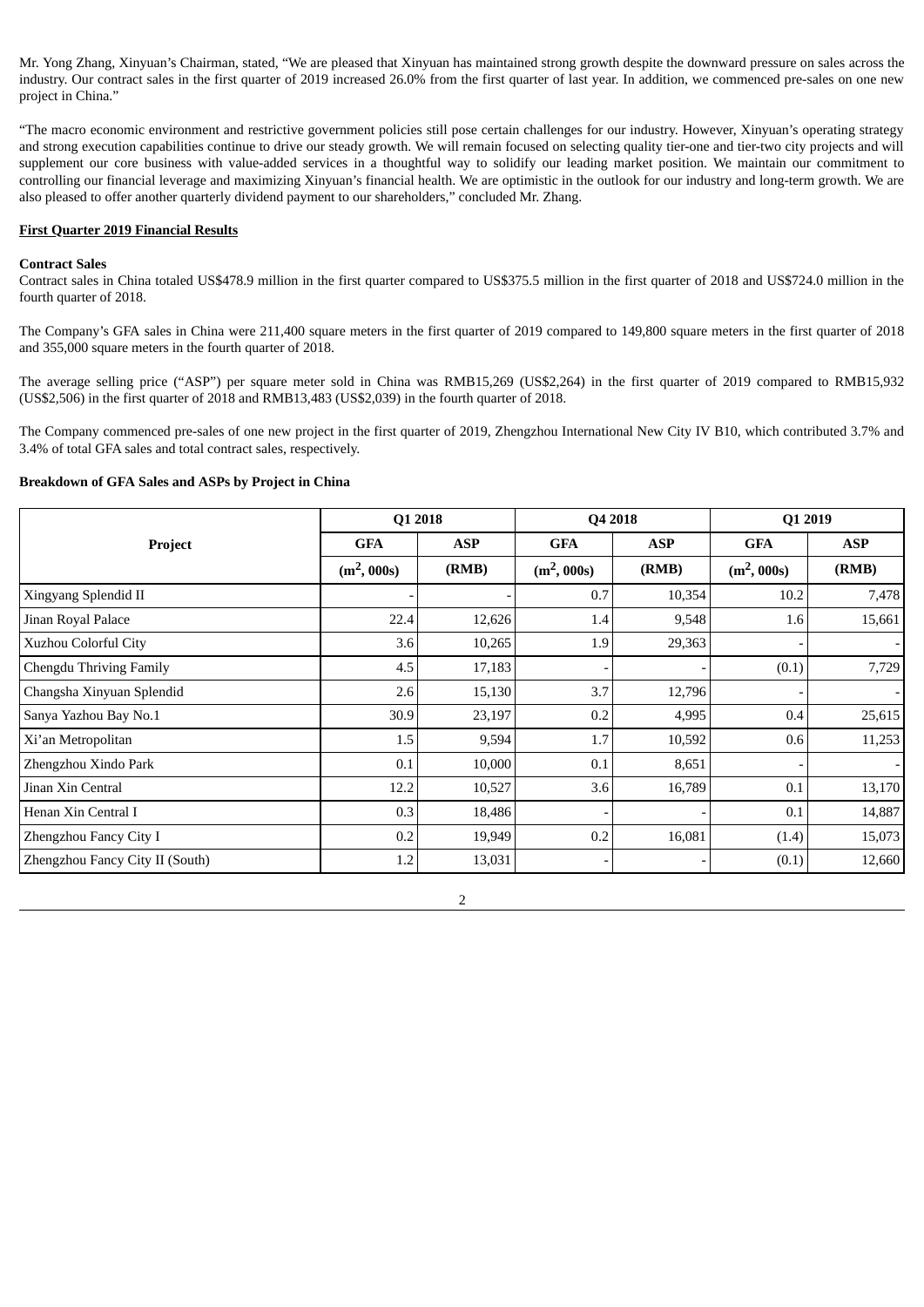| Tianjin Spring Royal Palace I                  | 1.1   | 14.631 | 0.3   |        |       |        |
|------------------------------------------------|-------|--------|-------|--------|-------|--------|
| Zhengzhou International New City I             | 2.4   | 13,322 | 0.2   | 25,544 |       |        |
| Henan Xin Central II                           | 7.7   | 11,768 |       |        |       |        |
| Xingyang Splendid III                          | 16.2  | 7,381  | 1.1   | 7,779  | 0.4   | 7,046  |
| Zhengzhou International New City II            | 11.8  | 13,739 | 0.6   |        |       |        |
| Zhengzhou Fancy City II (North)                | 2.3   | 9,813  | 4.9   | 12,569 | 3.5   | 9,838  |
| Tianjin Spring Royal Palace II                 | 2.7   | 13,412 | 15.3  | 13,583 | 8.1   | 12,670 |
| Zhengzhou International New City III D         |       |        |       | 9,987  | (0.1) | 14,461 |
| Zhengzhou Hangmei International Wisdom City I  |       |        | 15.9  | 7,115  | 2.3   | 7,144  |
| Zhengzhou International New City III B         |       |        | 10.4  | 13,561 | 0.8   | 13,262 |
| Chengdu Xinyuan City                           |       |        | 67.0  | 9,961  | 33.1  | 9,511  |
| Kunshan Xinyu Jiayuan                          |       |        | 10.6  | 25,963 | 5.5   | 24,208 |
| Xingyang Splendid IV                           |       |        | 6.1   | 7,455  | 1.0   | 7,027  |
| Suzhou Suhe Bay *                              |       |        | 14.4  | 21,536 | 30.0  | 21,680 |
| Zhengzhou Hangmei International Wisdom City II |       |        | 14.2  | 7,313  | 0.5   | 7,350  |
| Qingdao Royal Dragon Bay                       |       |        | 20.5  | 21,099 | 15.3  | 20,285 |
| Jinan Royal Spring Bay                         |       |        | 18.2  | 9,160  | 2.7   | 9,201  |
| Xinyuan Golden Water View City                 |       |        | 32.6  | 19,026 | 19.0  | 18,817 |
| Zhengzhou Fancy City III                       |       |        | 16.8  | 12,850 | 20.5  | 12,637 |
| Zhengzhou International New City III C         |       |        | 28.6  | 11,062 | 17.3  | 12,260 |
| Zhengzhou International New City IV A12        |       |        | 9.3   | 14,109 | 24.8  | 14,254 |
| Zhengzhou International New City IV B10        |       |        |       |        | 7.9   | 13,969 |
| Suzhou Galaxy Bay                              |       |        | 24.3  | 13,868 | 2.4   | 13,790 |
| Suzhou Gusu Shade I                            |       |        | 0.1   | 36,692 | 0.8   | 36,262 |
| Dalian International Health Technology Town I  |       |        | 0.9   | 14,212 | 0.1   | 13,618 |
| Others                                         | 26.1  |        | 29.2  |        | 4.1   |        |
| <b>Total</b>                                   | 149.8 | 15,932 | 355.0 | 13,483 | 211.4 | 15,269 |

\* The Company owns 16.66% equity interest in a joint venture, Suzhou Hengwan Real Estate Co., Ltd. which develops Suzhou Suhe Bay. The Company accounts for its investment under the equity method.

#### **Revenue**

In the first quarter of 2019, the Company's total revenue increased 169.3% to US\$468.9 million from US\$174.1 million in the first quarter of 2018 and decreased 57.1% from US\$1,092.2 million in the fourth quarter of 2018.

### **Gross Profit**

Gross profit for the first quarter of 2019 was US\$131.0 million, or 27.9% of total revenue, compared to a gross profit of US\$38.7 million, or 22.2% of total revenue, in the first quarter of 2018 and a gross profit of US\$318.2 million, or 29.1% of total revenue, in the fourth quarter of 2018.

### **Selling, General and Administrative Expenses**

SG&A expenses were US\$56.1 million for the first quarter of 2019 compared to US\$39.8 million for the first quarter of 2018 and US\$105.6 million for the fourth quarter of 2018. As a percentage of total revenue, SG&A expenses were 12.0% compared to 22.8% in the first quarter of 2018 and 9.7% in the fourth quarter of 2018.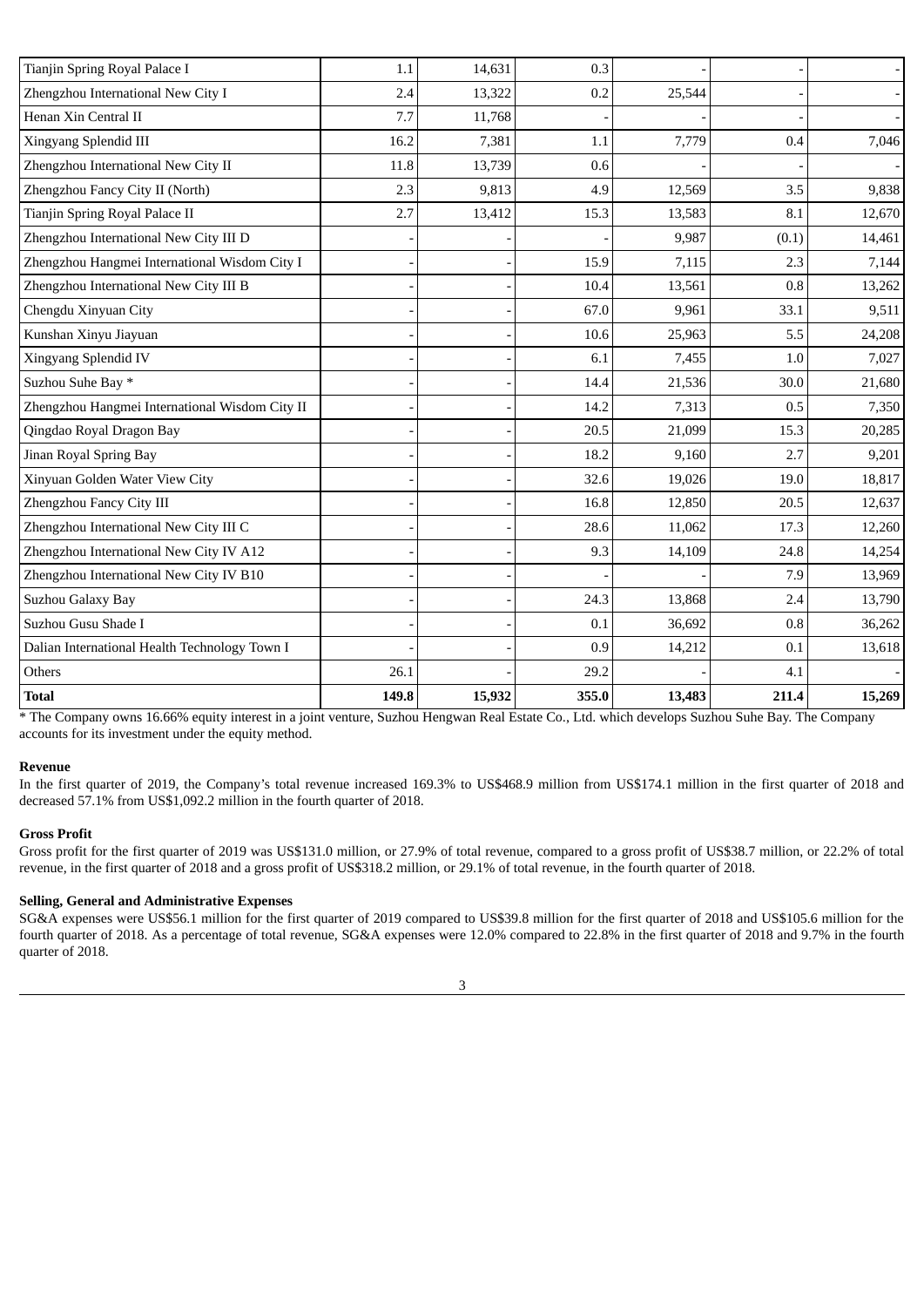### **Net Income**

Net income for the first quarter of 2019 was US\$18.2 million compared to net loss of US\$12.7 million for the first quarter of 2018 and net income of US\$104.1 million for the fourth quarter of 2018. Net margin was 3.9% compared to negative 7.3% in the first quarter of 2018 and 9.5% in the fourth quarter of 2018. Diluted net earnings per ADS were US\$0.33 compared to diluted net loss of US\$0.16 per ADS in the first quarter of 2018 and diluted net earnings of US\$1.13 per ADS in the fourth quarter of 2018.

### **Balance Sheet**

As of March 31, 2019, the Company's cash and cash equivalents (including restricted cash) decreased to US\$1,127.2 million from US\$1,186.0 million as of December 31, 2018.

Total debt outstanding was US\$3,513.8 million, which reflected an increase of US\$61.7 million compared to US\$3,452.1 million at the end of the fourth quarter of 2018. The balance of the Company's real estate properties under development at the end of the first quarter of 2019 was US\$4,002.0 million compared to US\$4,068.7 million at the end of the fourth quarter of 2018.

### **Real Estate Project Status in China**

Below is a summary table of projects that were active and available for sale in the first quarter of 2019.

| <b>GFA</b>                                    |                             |              |                       |  |  |
|-----------------------------------------------|-----------------------------|--------------|-----------------------|--|--|
| Project                                       | $(m^2$ '000s)               |              |                       |  |  |
|                                               | <b>Total Active Project</b> | Sold to date | <b>Unsold to date</b> |  |  |
| Xingyang Splendid II                          | 136.9                       | 93.8         | 43.1                  |  |  |
| Jinan Royal Palace                            | 449.6                       | 428.8        | 20.8                  |  |  |
| Xuzhou Colorful City                          | 130.6                       | 121.6        | 9.0                   |  |  |
| Chengdu Thriving Family                       | 203.4                       | 198.0        | 5.4                   |  |  |
| Changsha Xinyuan Splendid                     | 251.7                       | 248.9        | 2.8                   |  |  |
| Sanya Yazhou Bay No.1                         | 117.6                       | 101.2        | 16.4                  |  |  |
| Xi'an Metropolitan                            | 286.0                       | 269.6        | 16.4                  |  |  |
| Zhengzhou Xindo Park                          | 134.4                       | 132.0        | 2.4                   |  |  |
| Jinan Xin Central                             | 194.4                       | 183.3        | 11.1                  |  |  |
| Henan Xin Central I                           | 262.2                       | 252.5        | 9.7                   |  |  |
| Zhengzhou Fancy City I                        | 166.7                       | 158.9        | 7.8                   |  |  |
| Zhengzhou Fancy City II (South)               | 84.1                        | 81.8         | 2.3                   |  |  |
| Tianjin Spring Royal Palace I                 | 139.7                       | 131.3        | 8.4                   |  |  |
| Zhengzhou International New City I            | 360.7                       | 338.4        | 22.3                  |  |  |
| Henan Xin Central II                          | 109.5                       | 103.8        | 5.7                   |  |  |
| Xingyang Splendid III                         | 121.1                       | 116.2        | 4.9                   |  |  |
| Zhengzhou International New City II           | 176.0                       | 163.2        | 12.8                  |  |  |
| Zhengzhou Fancy City II (North)               | 108.7                       | 88.1         | 20.6                  |  |  |
| Tianjin Spring Royal Palace II                | 144.6                       | 61.2         | 83.4                  |  |  |
| Zhengzhou International New City III D        | 46.1                        | 43.6         | 2.5                   |  |  |
| Zhengzhou Hangmei International Wisdom City I | 64.7                        | 53.2         | 11.5                  |  |  |
| Zhengzhou International New City III B        | 118.8                       | 117.0        | $1.8\,$               |  |  |

4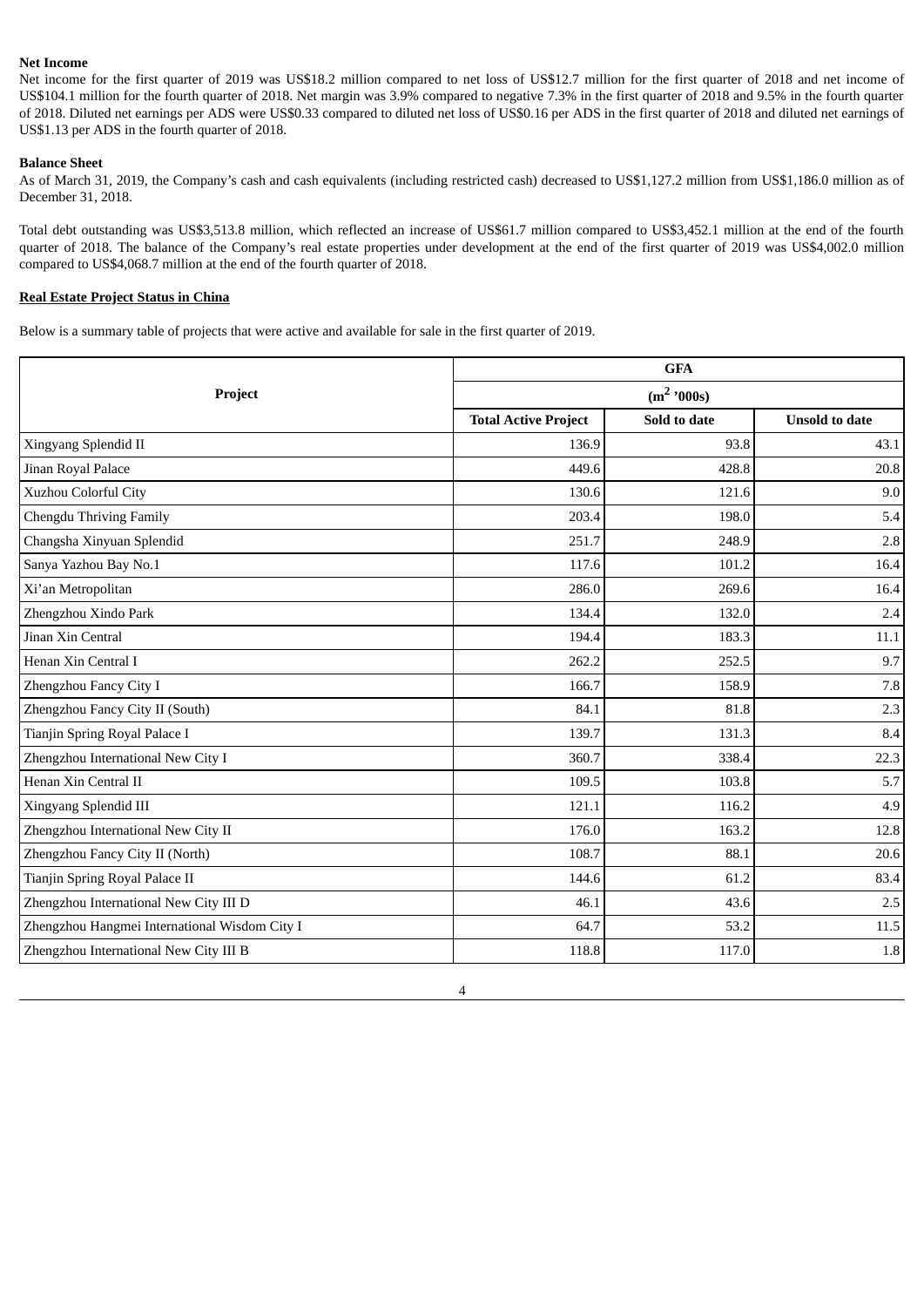| Chengdu Xinyuan City                           | 742.7   | 107.2   | 635.5   |
|------------------------------------------------|---------|---------|---------|
| Kunshan Xinyu Jiayuan                          | 107.9   | 29.2    | 78.7    |
| Xingyang Splendid IV                           | 22.0    | 21.7    | 0.3     |
| Suzhou Suhe Bay *                              | 62.6    | 54.0    | 8.6     |
| Zhengzhou Hangmei International Wisdom City II | 68.8    | 14.7    | 54.1    |
| Qingdao Royal Dragon Bay                       | 157.3   | 35.8    | 121.5   |
| Jinan Royal Spring Bay                         | 117.1   | 21.0    | 96.1    |
| Xinyuan Golden Water View City                 | 338.7   | 54.8    | 283.9   |
| Zhengzhou Fancy City III                       | 80.6    | 37.3    | 43.3    |
| Zhengzhou International New City III C         | 79.9    | 45.9    | 34.0    |
| Zhengzhou International New City IV A12        | 198.4   | 34.1    | 164.3   |
| Zhengzhou International New City IV B10        | 92.3    | 7.9     | 84.4    |
| Suzhou Galaxy Bay                              | 76.5    | 26.7    | 49.8    |
| Suzhou Gusu Shade I                            | 12.0    | 0.9     | 11.1    |
| Dalian International Health Technology Town I  | 103.9   | 1.0     | 102.9   |
| Others                                         | 44.5    |         | 44.5    |
| <b>Total active projects</b>                   | 6,112.7 | 3,978.6 | 2,134.1 |

\* The Company owns 16.66% equity interest in a joint venture, Suzhou Hengwan Real Estate Co., Ltd. which develops Suzhou Suhe Bay. The Company accounts for its investment under the equity method.

As of March 31, 2019, the Company's total saleable GFA was approximately 5,511,200 square meters for active projects and under planning stage projects in China. Below is a summary of all of the Company's projects in China:

|                                                                                                             | <b>Unsold GFA</b><br>$(m^2$ '000s) | <b>Pre-sales</b><br><b>Scheduled</b> |
|-------------------------------------------------------------------------------------------------------------|------------------------------------|--------------------------------------|
| Tongzhou Xinyuan Royal Palace                                                                               | 102.3                              | To be determined                     |
| Xinyuan Chang'an Royal Palace                                                                               | 226.0                              | To be determined                     |
| Zhengzhou International New City Land Bank(all land is grouped together and will be<br>developed gradually) | 1,300.8                            | To be determined                     |
| Zhuhai Xin World                                                                                            | 70.0                               | To be determined                     |
| Lingshan Bay Dragon Seal                                                                                    | 380.0                              | To be determined                     |
| Zhengzhou Hangmei Project Land Bank(all land is grouped together and will be developed<br>gradually)        | 192.7                              | 2019 Q2                              |
| Wuhan Canglong Royal Palace                                                                                 | 185.0                              | To be determined                     |
| Suzhou Gusu Shade II                                                                                        | 12.1                               | 2019 Q2                              |
| Dalian International Health Technology Town II                                                              | 44.5                               | 2019 Q2                              |
| Huzhou Silk Town                                                                                            | 134.9                              | To be determined                     |
| Xingyang Splendid New Project                                                                               | 228.0                              | 2019 Q2                              |
| Foshan Xinchuang AI International Science and Technology Innovation Valley                                  | 500.8                              | To be determined                     |
| <b>Total projects under planning</b>                                                                        | 3,377.1                            |                                      |
| <b>Total active projects</b>                                                                                | 2,134.1                            |                                      |
| Total of all Xinyuan unsold projects in China                                                               | 5,511.2                            |                                      |
| 5                                                                                                           |                                    |                                      |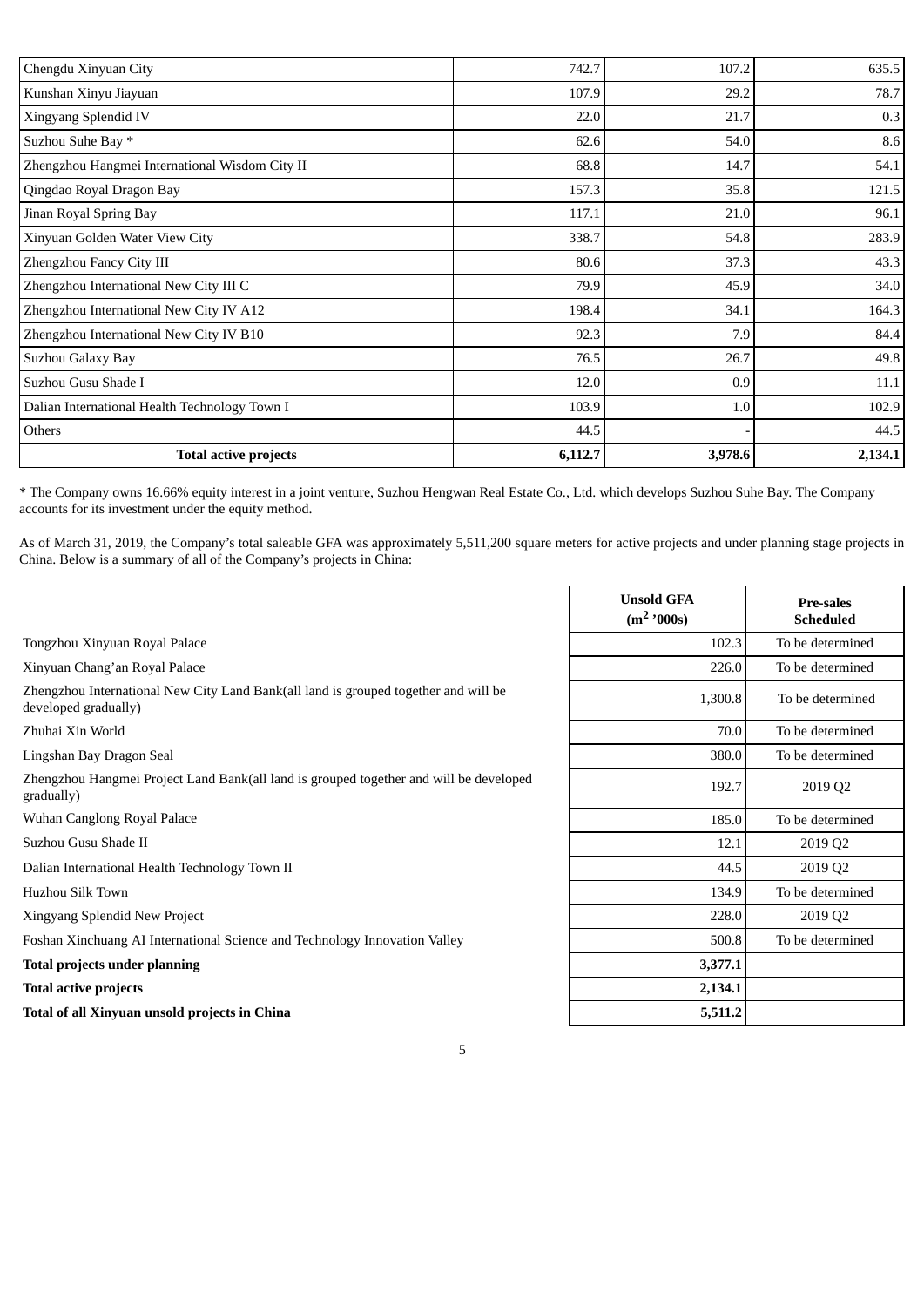### **Update on Real Estate Projects in the United States**

As of March 31, 2019, a total of 177 units out of 216 units were sold and closed at the Company's Oosten project in Brooklyn, New York City, with total revenue from this project reaching US\$260.1 million. During the first quarter of 2019, revenues were US\$0.8 million.

During the quarter, the Company completed pouring superstructure up to the 6th floor for the Hudson Garden project in the Hell's Kitchen area of Manhattan, New York City. During the past year, the design drawings were optimized, increasing the number of units from 82 to 92. Of the 38,000 square feet of retail/commercial space a total of 29,000 square feet were leased to the U.S. department store retailer Target with a 20-year lease. The offering plan was approved in the first quarter of 2019, and the launch of presales is expected to begin in the end of second quarter of 2019.

The Company continued to execute on the planning, governmental approvals, and pre-development activities of its ground-up project in Flushing, New York City. During the past year, the Landmark Preservation Committee approved the Company's landmark protection plan relating to a landmarked theater on site and awarded the Company a Certificate of Appropriateness. Landmark artifacts removal was completed at the end of February 2019, and the artifacts are currently stored in a warehouse for restoration work.

### **Real Estate Project Update in the United Kingdom**

During the first quarter of 2019, the structural core of the Madison project was completed, and the structural frame is expected to be completed in the second quarter of 2019. Construction remains on track for completion in 2020.

Of the 423 residential units in The Madison, all of the 104 Affordable Housing apartments have been pre-sold to a regulated affordable housing provider. Of the remaining 319 apartments, 133 apartments have been sold.

#### **Business Outlook**

For the full year of 2019, the Company expects an increase in contract sales of about 10% and an increase in consolidated net income of 15% to 20% over 2018.

#### **Conference Call Information**

The Company will hold a conference call at 8:00am ET on May 23, 2019, to discuss its first quarter 2019 results. Listeners may access the call by dialing:

US Toll Free: 1-800-458-4121 International: 1-323-794-2093

A webcast will also be available through the Company's investor relations website at http://ir.xyre.com.

A replay of the call will be available through May 31, 2019, by dialing:

US: 1-844-512-2921 International: 1-412-317-6671 Access code: 6620456

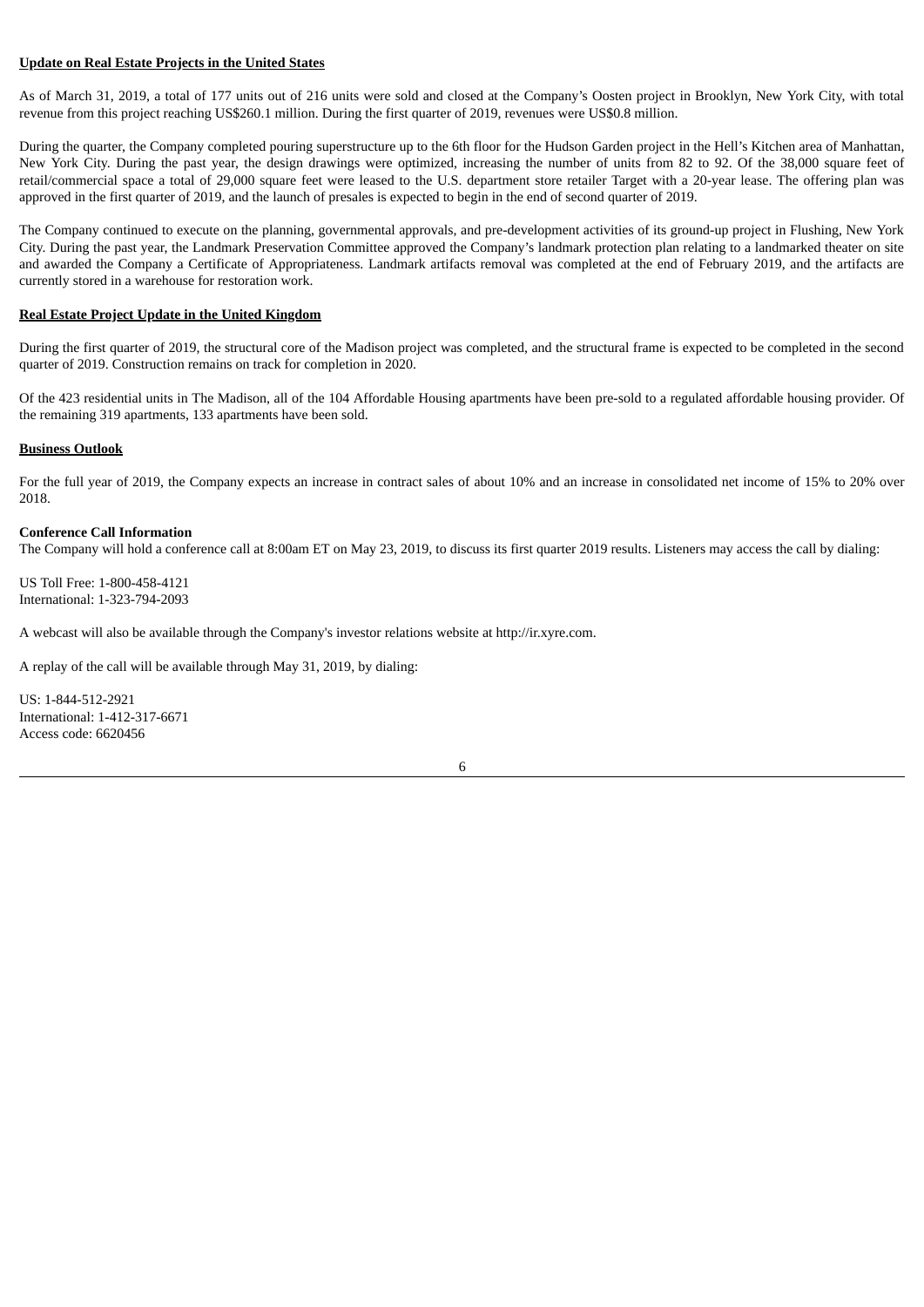### **About Xinyuan Real Estate Co., Ltd.**

Xinyuan Real Estate Co., Ltd. ("Xinyuan") is an NYSE-listed real estate developer and property manager primarily in China and recently in other countries. In China, Xinyuan develops and manages large scale, high quality real estate projects in over ten tier one and tier two cities, including Beijing, Shanghai, Zhengzhou, Jinan, Xi'an, and Suzhou. Xinyuan was one of the first Chinese real estate developers to enter the U.S. market and over the past few years has been active in real estate development in New York. Xinyuan aims to provide comfortable and convenient real estate related products and services to middleclass consumers. For more information, please visit http://www.xyre.com.

#### **Forward Looking Statements**

Certain statements in this press release constitute "forward-looking statements". These statements are made under the "safe harbor" provisions of the U.S. Private Securities Litigation Reform Act of 1995. These forward-looking statements includes statements about estimated financial performance and sales performance and activity, among others, and can generally be identified by terminology such as "will", "expects", "anticipates", "future", "intends", "plans", "believes", "estimates" and similar statements. Statements that are not historical statements are forward-looking statements. Forward-looking statements involve inherent risks and uncertainties that could cause actual results to differ materially from those projected or anticipated, including, but not limited to, our ability to continue to implement our business model successfully; our ability to secure adequate financing for our project development; our ability to successfully sell or complete our property projects under construction and planning; our ability to enter successfully into new geographic markets and new business lines and expand our operations; the marketing and sales ability of our third-party sales agents; the performance of our third-party contractors; the impact of laws, regulations and policies relating to real estate developers and the real estate industry in the countries in which we operate; our ability to obtain permits and licenses to carry on our business in compliance with applicable laws and regulations; competition from other real estate developers; the growth of the real estate industry in the markets in which we operate; fluctuations in general economic and business conditions in the markets in which we operate; and other risks outlined in our public filings with the Securities and Exchange Commission, including our annual report on Form 20-F for the year ended December 31, 2018. Except as required by law, we undertake no obligation to update or review publicly any forward-looking statements, whether as a result of new information, future events or otherwise, after the date on which the statement is made.

#### **Notes to Unaudited Financial Information**

This release contains unaudited financial information which is subject to year-end audit adjustments. Adjustments to the financial statements may be identified when the audit work is completed, which could result in differences between our audited financial statements and this unaudited financial information.

For more information, please contact:

#### **In China:**

Xinyuan Real Estate Co., Ltd. Mr. Charles Wang Investor Relations Director Tel: +86 (10) 8588-9376 Email: irteam@xyre.com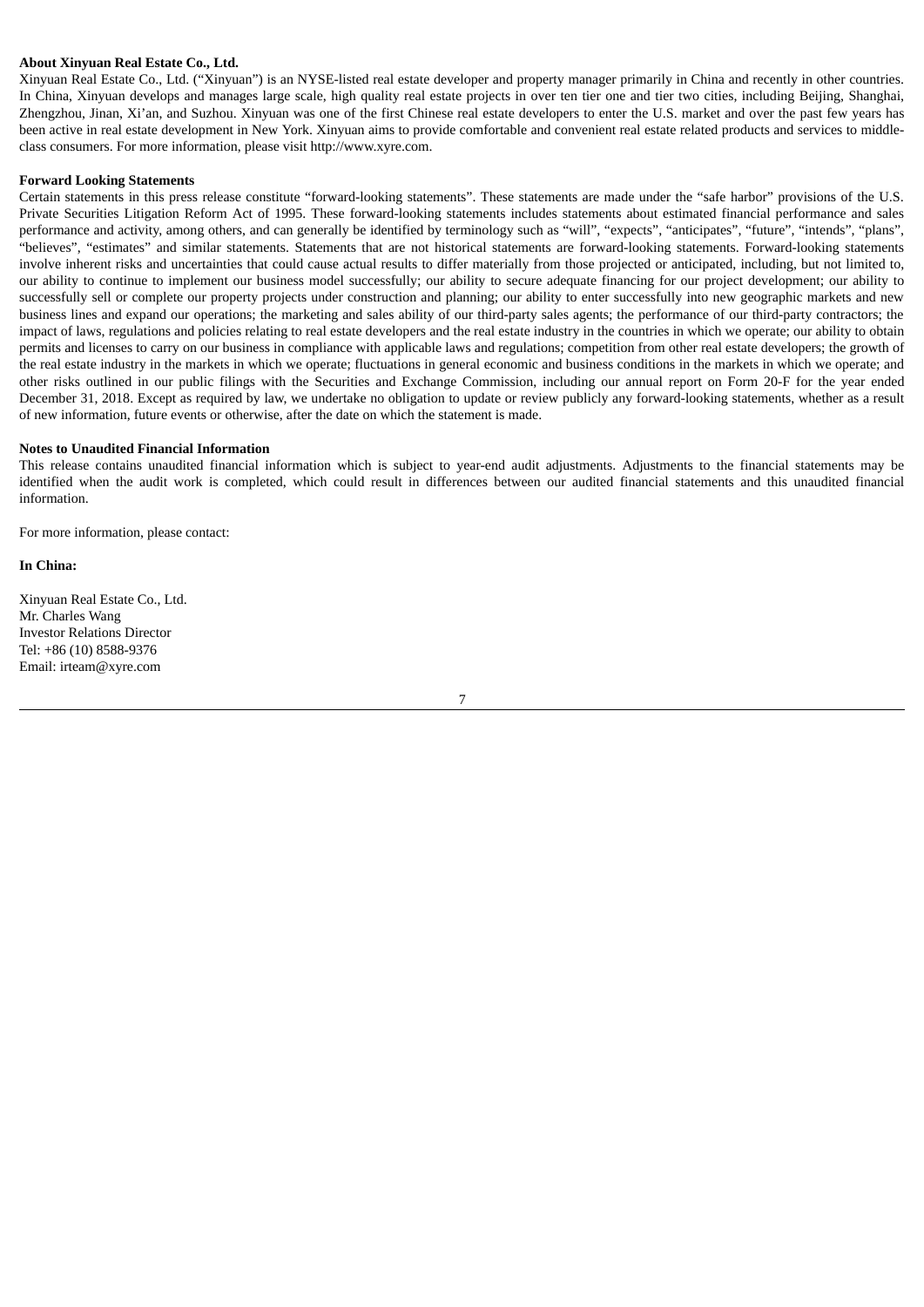ICR, LLC Mr. William Zima In U.S.: +1-646-308-1472 Email: William.zima@icrinc.com

Media: Mr. Edmond Lococo In China: +86 (10) 6583-7510 Email: Edmond.Lococo@icrinc.com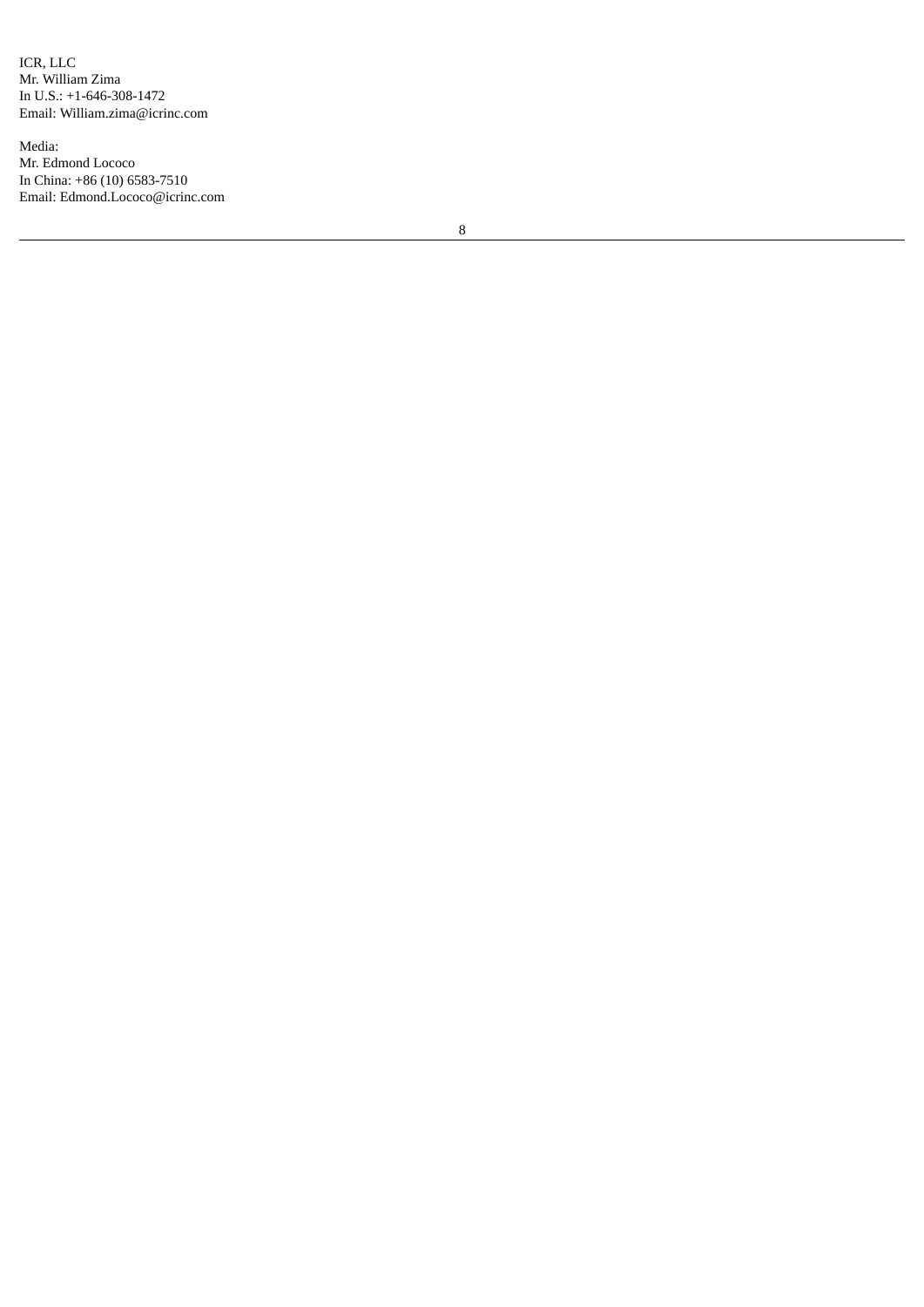## **XINYUAN REAL ESTATE CO., LTD. AND ITS SUBSIDIARIES UNAUDITED CONDENSED CONSOLIDATED STATEMENTS OF OPERATIONS (All US\$ amounts and number of shares data in thousands, except per share data)**

|                                                                              |             | Three months ended |                                  |  |  |
|------------------------------------------------------------------------------|-------------|--------------------|----------------------------------|--|--|
|                                                                              | March 31,   | December 31,       | March 31,<br>2018<br>(unaudited) |  |  |
|                                                                              | 2019        | 2018               |                                  |  |  |
|                                                                              | (unaudited) | (unaudited)        |                                  |  |  |
| Total revenue                                                                | 468,853     | 1,092,162          | 174,097                          |  |  |
| Total costs of revenue                                                       | (337, 804)  | (773, 943)         | (135, 394)                       |  |  |
| Gross profit                                                                 | 131,049     | 318,219            | 38,703                           |  |  |
| Selling and distribution expenses                                            | (19, 406)   | (45,000)           | (12, 174)                        |  |  |
| General and administrative expenses                                          | (36, 644)   | (60, 562)          | (27, 592)                        |  |  |
| Operating income/(loss)                                                      | 74,999      | 212,657            | (1,063)                          |  |  |
| Interest income                                                              | 4,085       | 9,692              | 6,350                            |  |  |
| Interest expense                                                             | (24, 306)   | (22,980)           | (29, 785)                        |  |  |
| Net realized gain/ (loss) on short-term investments                          | 1,171       | (7,237)            | 1,237                            |  |  |
| Unrealized gain/ (loss) on short-term investments                            |             | 3,208              | (242)                            |  |  |
| Other income                                                                 | 94          | 3,014              | 207                              |  |  |
| Net loss on debt extinguishment                                              | (4,589)     | (21, 444)          |                                  |  |  |
| Exchange gain                                                                | 3,545       | 652                | 11,639                           |  |  |
| Share of loss of equity investees                                            | (1,600)     | (2,605)            | (921)                            |  |  |
| Income/(loss) from operations before income taxes                            | 53,399      | 174,957            | (12, 578)                        |  |  |
| Income taxes                                                                 | (35,209)    | (70, 845)          | (142)                            |  |  |
| Net income/(loss)                                                            | 18,190      | 104,112            | (12, 720)                        |  |  |
| Net loss/(income) attributable to non-controlling interest                   | 1,419       | (34,009)           | 2,315                            |  |  |
| Net income/(loss) attributable to Xinyuan Real Estate Co., Ltd. shareholders | 19,609      | 70,103             | (10, 405)                        |  |  |
|                                                                              |             |                    |                                  |  |  |
| Earnings/(loss) per ADS:                                                     |             |                    |                                  |  |  |
| <b>Basic</b>                                                                 | 0.33        | 1.15               | (0.16)                           |  |  |
| Diluted                                                                      | 0.33        | 1.13               | (0.16)                           |  |  |
| ADS used in computation:                                                     |             |                    |                                  |  |  |
| <b>Basic</b>                                                                 | 58,911      | 60,957             | 64,821                           |  |  |
| <b>Diluted</b>                                                               | 59,325      | 61,894             | 65,805                           |  |  |
| 9                                                                            |             |                    |                                  |  |  |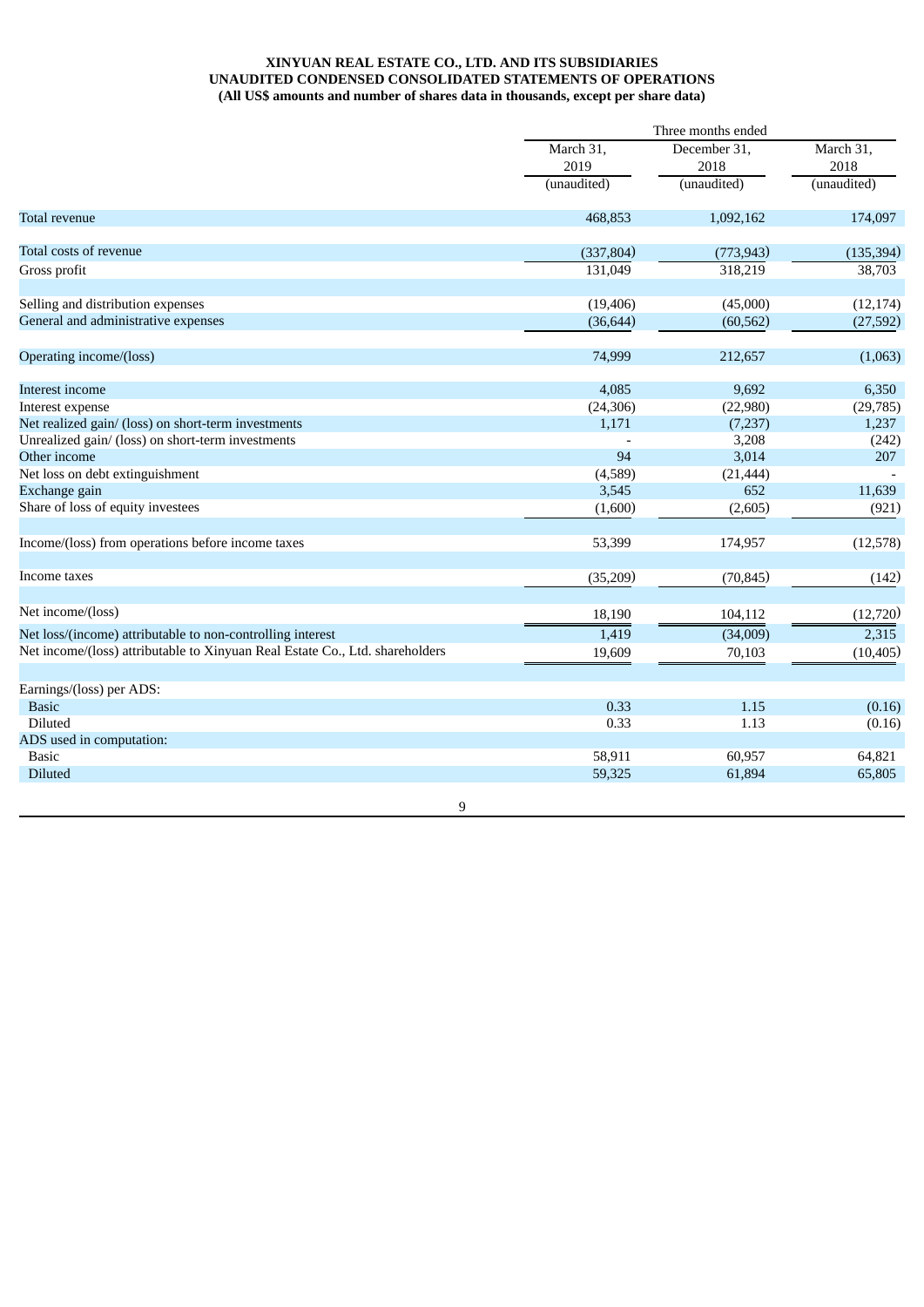# **XINYUAN REAL ESTATE CO., LTD. AND ITS SUBSIDIARIES CONDENSED CONSOLIDATED BALANCE SHEETS (All US\$ amounts and number of shares data in thousands)**

|                                              | March 31,   | December 31, | March 31,   |
|----------------------------------------------|-------------|--------------|-------------|
|                                              | 2019        | 2018         | 2018        |
|                                              | (unaudited) | (audited)    | (unaudited) |
| <b>ASSETS</b>                                |             |              |             |
| Current assets                               |             |              |             |
| Cash and cash equivalents                    | 761,190     | 674,142      | 813,736     |
| Restricted cash                              | 366,008     | 511,875      | 378,077     |
| Short-term investments                       |             | 8,442        | 123,478     |
| Accounts receivable                          | 44,473      | 64,130       | 10,912      |
| Other receivables                            | 171,271     | 166,633      | 49,422      |
| Deposits for land use rights                 | 46,038      | 42,254       | 97,669      |
| Other deposits and prepayments               | 258,490     | 257,288      | 674,320     |
| Advances to suppliers                        | 47,909      | 46,983       | 45,524      |
| Real estate properties development completed | 623,871     | 632,360      | 813,542     |
| Real estate properties under development     | 4,001,981   | 4,068,716    | 3,457,139   |
| Amounts due from related parties             | 257,625     | 216,184      | 187,644     |
| Amounts due from employees                   | 4,315       | 1,694        | 5,187       |
| Other current assets                         | 602         | 520          | 454         |
| Total current assets                         | 6,583,773   | 6,691,221    | 6,657,104   |
| Real estate properties held for lease, net   | 305,897     | 302,764      | 287,457     |
| Property and equipment, net                  | 37,512      | 38,114       | 32,707      |
| Long-term investment                         | 566,816     | 564,340      | 982,714     |
| Deferred tax assets                          | 241,823     | 230,453      | 153,558     |
| Deposits for land use rights                 | 22,276      | 21,855       | 23,854      |
| Amounts due from related parties             | 27,289      | 26,122       | 30,871      |
| <b>Contract assets</b>                       | 16,292      | 21,779       |             |
| Right-of-use assets                          | 14,039      |              |             |
| Other assets                                 | 135,710     | 137,063      | 46.809      |
| <b>TOTAL ASSETS</b>                          | 7,951,427   | 8,033,711    | 8,215,074   |

10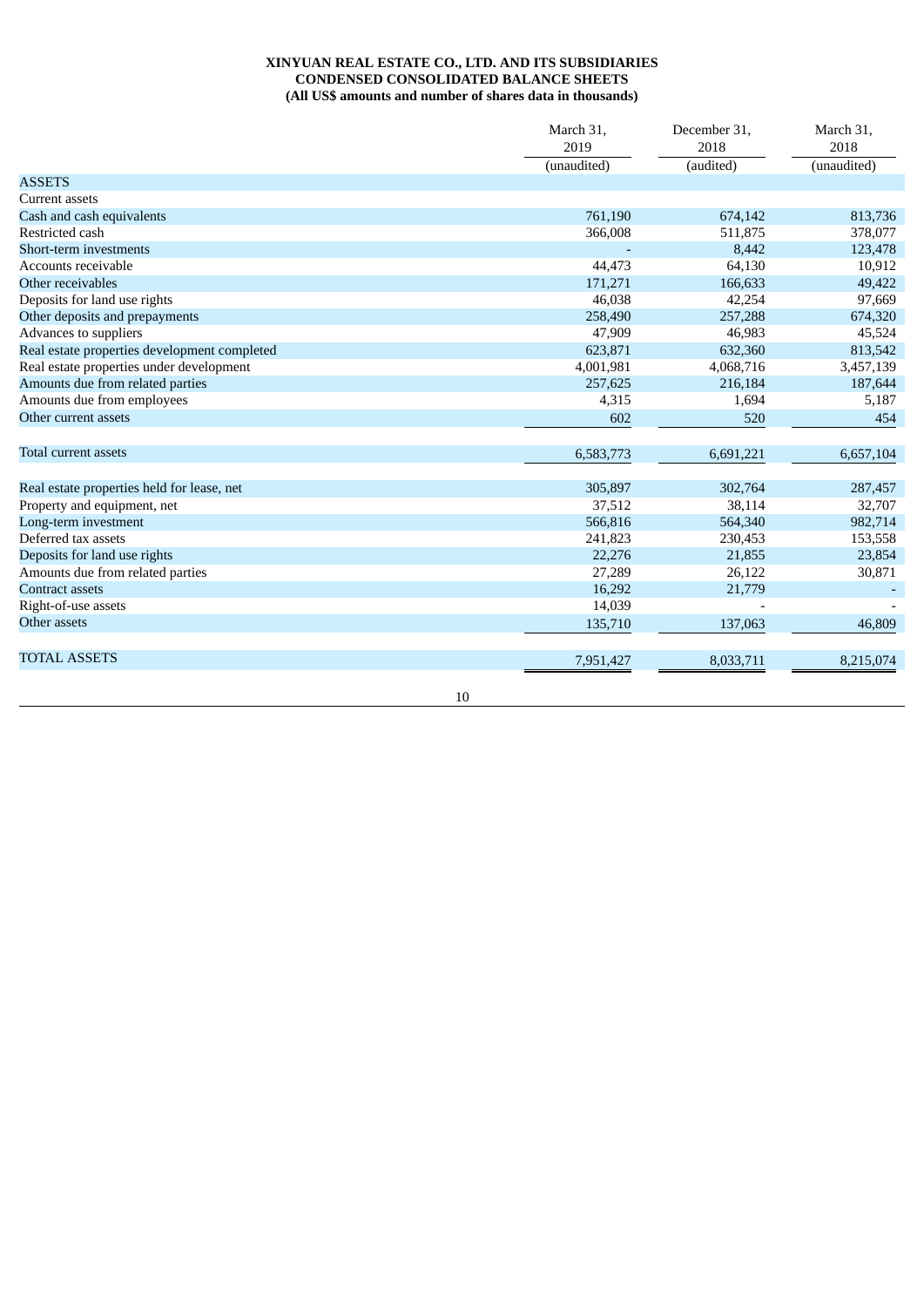# **XINYUAN REAL ESTATE CO., LTD. AND ITS SUBSIDIARIES CONDENSED CONSOLIDATED BALANCE SHEETS (All US\$ amounts and number of shares data in thousands)**

|                                                          | March 31,<br>2019 | December 31,<br>2018 | March 31,<br>2018 |
|----------------------------------------------------------|-------------------|----------------------|-------------------|
|                                                          | (unaudited)       | (audited)            | (unaudited)       |
| LIABILITIES AND SHAREHOLDERS' EQUITY                     |                   |                      |                   |
| <b>Current liabilities</b>                               |                   |                      |                   |
| Accounts payable and notes payable                       | 704,397           | 790,631              | 462,161           |
| Short-term bank loans and other debt                     | 27,326            | 43,711               | 264,130           |
| <b>Customer</b> deposits                                 | 1,827,630         | 1,921,851            | 2,429,980         |
| Income tax payable                                       | 198,148           | 213,273              | 159,391           |
| Other payables and accrued liabilities                   | 341,919           | 341,108              | 279,251           |
| Payroll and welfare payable                              | 12,812            | 33,752               | 8,973             |
| Current portion of long-term bank loans and other debt   | 1,823,724         | 1,647,918            | 1,987,650         |
| Current maturities of lease obligations                  | 12,604            | 6,562                | 4,647             |
| Mandatorily redeemable non-controlling interests         | 22,892            | 22,559               | 16,522            |
| Amounts due to related parties                           | 41,204            | 48,502               | 140,993           |
| Total current liabilities                                | 5,012,656         | 5,069,867            | 5,753,698         |
| Non-current liabilities                                  |                   |                      |                   |
| Long-term bank loans                                     | 790,267           | 720,039              | 100,523           |
| Other long-term debt                                     | 872,468           | 1,040,455            | 1,461,869         |
| Deferred tax liabilities                                 | 412,354           | 370,509              | 120,320           |
| Unrecognized tax benefits                                | 45,939            | 45,939               | 31,231            |
| Lease obligations, net of current maturities             | 16,530            | 10,015               | 10,701            |
| Amounts due to related parties                           | 32,537            | 31,242               | 31,831            |
| <b>TOTAL LIABILITIES</b>                                 | 7,182,751         | 7,288,066            | 7,510,173         |
| Shareholders' equity                                     |                   |                      |                   |
| Common shares                                            | 16                | 16                   | 16                |
| <b>Treasury shares</b>                                   | (97, 934)         | (87, 639)            | (67, 792)         |
| Additional paid-in capital                               | 532,641           | 532,117              | 544,911           |
| <b>Statutory reserves</b>                                | 166,501           | 166,496              | 105,848           |
| Retained earnings                                        | 112,660           | 99,502               | 81,185            |
| Accumulated other comprehensive (loss)/ income           | (10, 409)         | (30, 122)            | 51,382            |
|                                                          |                   |                      |                   |
| Total Xinyuan Real Estate Co., Ltd. shareholders' equity | 703,475           | 680,370              | 715,550           |
| Non-controlling interest                                 | 65,201            | 65,275               | (10, 649)         |
| Total equity                                             | 768,676           | 745,645              | 704,901           |
| TOTAL LIABILITIES AND SHAREHOLDERS' EQUITY               | 7,951,427         | 8,033,711            | 8,215,074         |
|                                                          | 11                |                      |                   |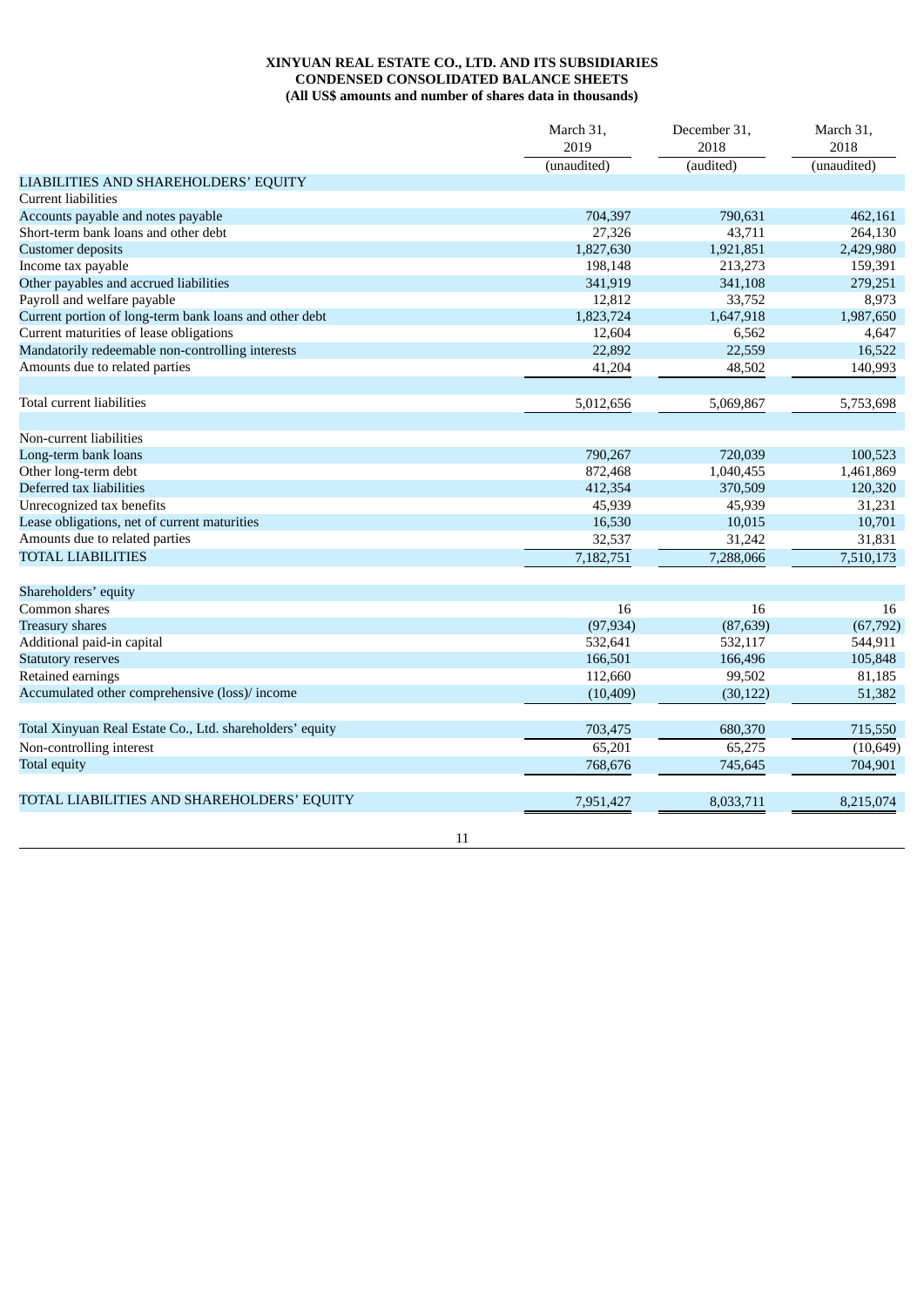#### **Xinyuan Real Estate Co., Ltd. Announces First Quarterly Dividend for 2019**

**BEIJING, May 23, 2019** – Xinyuan Real Estate Co., Ltd. ("Xinyuan" or the "Company") (NYSE: XIN), an NYSE-listed real estate developer and property manager operating primarily in China and also in other countries, today announced that its Board of Directors has declared a cash dividend for the first quarter of 2019 of US\$0.05 per common share, or US\$0.10 per American Depositary Share ("ADS"), which will be payable before June 20, 2019 to shareholders of record as of June 3, 2019.

#### **About Xinyuan Real Estate Co., Ltd.**

Xinyuan Real Estate Co., Ltd. ("Xinyuan") is an NYSE-listed real estate developer and property manager primarily in China and in other countries. In China, the Company develops and manages large scale, high quality real estate projects in over ten tier one and tier two cities, including Beijing, Shanghai, Zhengzhou, Jinan, Xi'an, and Suzhou. Xinyuan was one of the first Chinese real estate developers to enter the U.S. market and over the past few years has been active in real estate development in New York. The Company aims to provide comfortable and convenient real estate related products and services to middle-class consumers. For more information, please visit http://www.xyre.com.

#### **Safe Harbor Statement**

Certain statements in this press release constitute "forward-looking statements". These statements are made under the "safe harbor" provisions of the U.S. Private Securities Litigation Reform Act of 1995. These forward-looking statements includes statements about estimated financial performance, sales performance and activity, among others and can generally be identified by terminology such as "will," "expects," "anticipates," "future," "intends," "plans," "believes," "estimates" and similar statements. Statements that are not historical statements are forward-looking statements. Forward-looking statements involve inherent risks and uncertainties that could cause actual results to differ materially from those projected or anticipated, including, but not limited to, our ability to continue to implement our business model successfully; our ability to secure adequate financing for our project development; our ability to successfully sell or complete our property projects under construction and planning; our ability to enter into new geographic markets and expand our operations; the marketing and sales ability of our third-party sales agents; the performance of our third-party contractors; the impact of laws, regulations and policies relating to real estate developers and the real estate industry in the countries in which we operate; our ability to obtain permits and licenses to carry on our business in compliance with applicable laws and regulations; competition from other real estate developers; the growth of the real estate industry in the markets in which we operate; fluctuations in general economic and business conditions in the markets in which we operate; and other risks outlined in our public filings with the Securities and Exchange Commission, including our annual report on Form 20-F for the year ended December 31, 2017. Except as required by law, we undertake no obligation to update or review publicly any forward-looking statements, whether as a result of new information, future events or otherwise, after the date on which the statement is made.